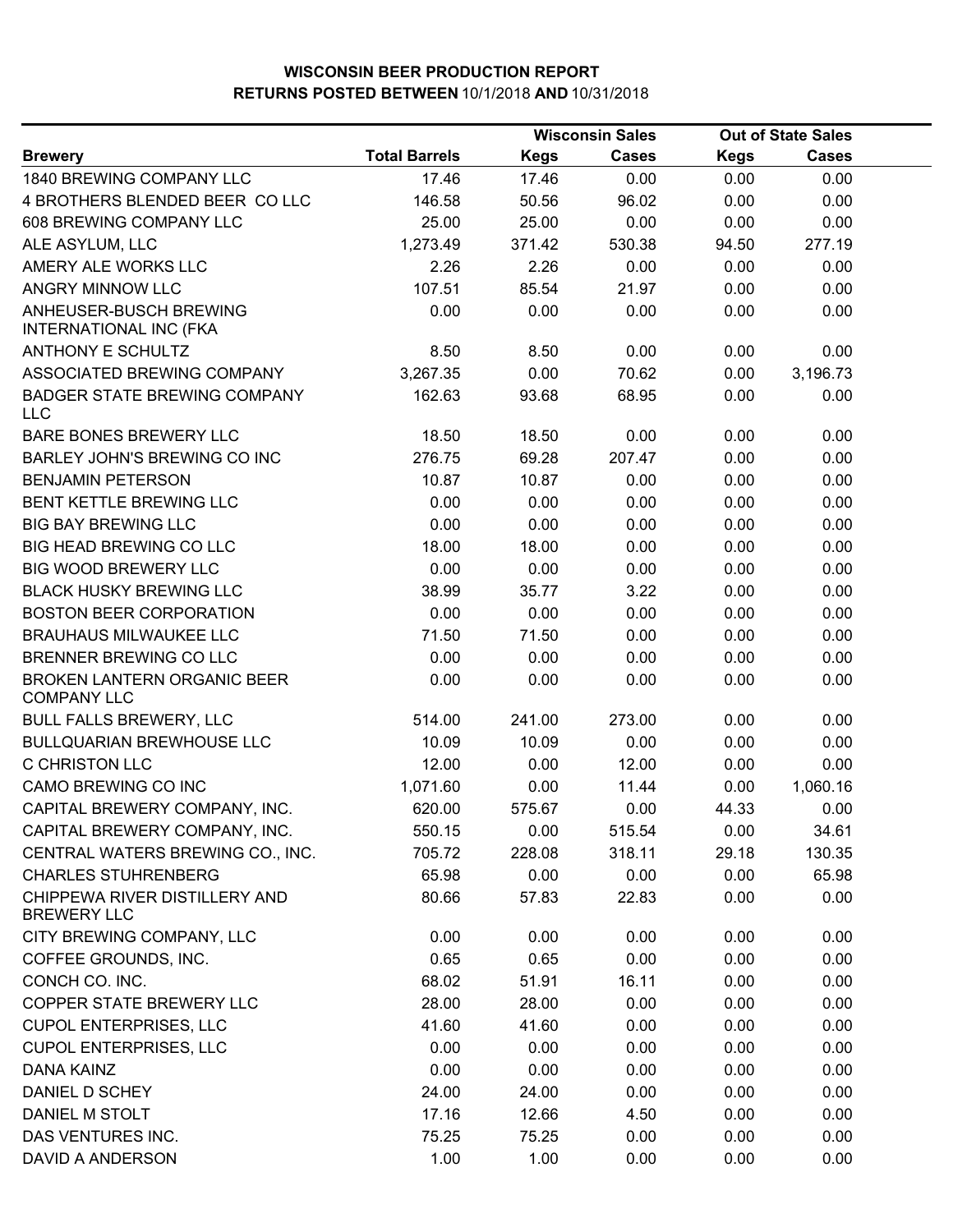|                                                      | <b>Wisconsin Sales</b> |             |              | <b>Out of State Sales</b> |              |  |
|------------------------------------------------------|------------------------|-------------|--------------|---------------------------|--------------|--|
| <b>Brewery</b>                                       | <b>Total Barrels</b>   | <b>Kegs</b> | <b>Cases</b> | <b>Kegs</b>               | <b>Cases</b> |  |
| DAVID A KNUTH                                        | 33.46                  | 33.46       | 0.00         | 0.00                      | 0.00         |  |
| DELAFIELD BREWHAUS LLC                               | 66.50                  | 66.50       | 0.00         | 0.00                      | 0.00         |  |
| <b>DENNIS E ERB</b>                                  | 3.00                   | 3.00        | 0.00         | 0.00                      | 0.00         |  |
| DIAGEO AMERICAS SUPPLY INC                           | 50,183.25              | 0.00        | 0.00         | 0.00                      | 50,183.25    |  |
| <b>DISTRICT 14 CRAFT BREWING LLC</b>                 | 0.00                   | 0.00        | 0.00         | 0.00                      | 0.00         |  |
| DJ FEDDERLY MANAGEMENT<br><b>CONSULTANT LLC</b>      | 0.55                   | 0.55        | 0.00         | 0.00                      | 0.00         |  |
| DOOR COUNTY BREWING CO LLC                           | 237.00                 | 237.00      | 0.00         | 0.00                      | 0.00         |  |
| DRIFTLESS BREWING COMPANY LLC                        | 11.00                  | 11.00       | 0.00         | 0.00                      | 0.00         |  |
| DUBS BREW, LLC                                       | 8.50                   | 8.50        | 0.00         | 0.00                      | 0.00         |  |
| DUBUQUE BREWING & MALTING<br><b>COMPANY LLC</b>      | 0.00                   | 0.00        | 0.00         | 0.00                      | 0.00         |  |
| EAGLE TRACE BREWING COMPANY<br><b>LLC</b>            | 71.77                  | 49.72       | 22.05        | 0.00                      | 0.00         |  |
| <b>EGR LLC</b>                                       | 0.00                   | 0.00        | 0.00         | 0.00                      | 0.00         |  |
| ENLIGHTENED BREWING COMPANY<br>LLC.                  | 15.83                  | 15.83       | 0.00         | 0.00                      | 0.00         |  |
| <b>ESSER DISTRIBUTING CO INC</b>                     | 0.00                   | 0.00        | 0.00         | 0.00                      | 0.00         |  |
| FERMENTORIUM BEVERAGE<br><b>COMPANY LLC</b>          | 330.35                 | 172.51      | 157.84       | 0.00                      | 0.00         |  |
| FFATS BREWING COMPANY, LLC                           | 7.00                   | 7.00        | 0.00         | 0.00                      | 0.00         |  |
| FIFTH WARD BREWING COMPANY LLC                       | 37.34                  | 37.34       | 0.00         | 0.00                      | 0.00         |  |
| FIVE STAR BREWING CO INC.                            | 472.18                 | 0.00        | 15.31        | 0.00                      | 456.87       |  |
| FLIX ENTERTAINMENT LLC                               | 8.00                   | 8.00        | 0.00         | 0.00                      | 0.00         |  |
| FOX RIVER BREWING COMPANY II, LLC                    | 105.11                 | 105.11      | 0.00         | 0.00                      | 0.00         |  |
| FOX RIVER BREWING COMPANY, LLC                       | 62.16                  | 62.16       | 0.00         | 0.00                      | 0.00         |  |
| <b>FULTON LLC</b>                                    | 79.00                  | 32.25       | 46.75        | 0.00                      | 0.00         |  |
| <b>GATHERING PLACE BREWING</b><br><b>COMPANY LLC</b> | 45.34                  | 45.34       | 0.00         | 0.00                      | 0.00         |  |
| GD3, LLC                                             | 199.20                 | 199.20      | 0.00         | 0.00                      | 0.00         |  |
| GD4, LLC                                             | 73.00                  | 73.00       | 0.00         | 0.00                      | 0.00         |  |
| <b>GEORGE BREGAR</b>                                 | 31.13                  | 31.13       | 0.00         | 0.00                      | 0.00         |  |
| <b>GIANT JONES BREWING LLC</b>                       | 13.84                  | 13.84       | 0.00         | 0.00                      | 0.00         |  |
| GJS SALES, INC.                                      | 0.00                   | 0.00        | 0.00         | 0.00                      | 0.00         |  |
| <b>GOOD CITY BREWING LLC</b>                         | 399.55                 | 159.84      | 239.71       | 0.00                      | 0.00         |  |
| <b>GRANT PAULY</b>                                   | 484.11                 | 181.95      | 261.18       | 29.00                     | 11.98        |  |
| <b>GRAY BREWING CO.</b>                              | 58.21                  | 22.58       | 17.43        | 11.17                     | 7.03         |  |
| <b>GREEN BAY BREWING COMPANY</b>                     | 578.58                 | 256.35      | 322.23       | 0.00                      | 0.00         |  |
| <b>GREENVIEW BREWING LLC</b>                         | 38.61                  | 23.41       | 15.20        | 0.00                      | 0.00         |  |
| GULL DAM BREWING, INC.                               | 0.00                   | 0.00        | 0.00         | 0.00                      | 0.00         |  |
| <b>GUY R LILJA</b>                                   | 0.00                   | 0.00        | 0.00         | 0.00                      | 0.00         |  |
| HACIENDA BREWING CO., LLC                            | 43.00                  | 43.00       | 0.00         | 0.00                      | 0.00         |  |
| HANSON BREWING COMPANY LLC                           | 0.00                   | 0.00        | 0.00         | 0.00                      | 0.00         |  |
| HIGHHOLDER BREWING COMPANY,<br><b>LLC</b>            | 0.50                   | 0.50        | 0.00         | 0.00                      | 0.00         |  |
| HILLSBORO BREWING COMPANY LLC                        | 126.61                 | 68.04       | 58.57        | 0.00                      | 0.00         |  |
| HOOPS OF DANE COUNTY, INC.                           | 0.00                   | 0.00        | 0.00         | 0.00                      | 0.00         |  |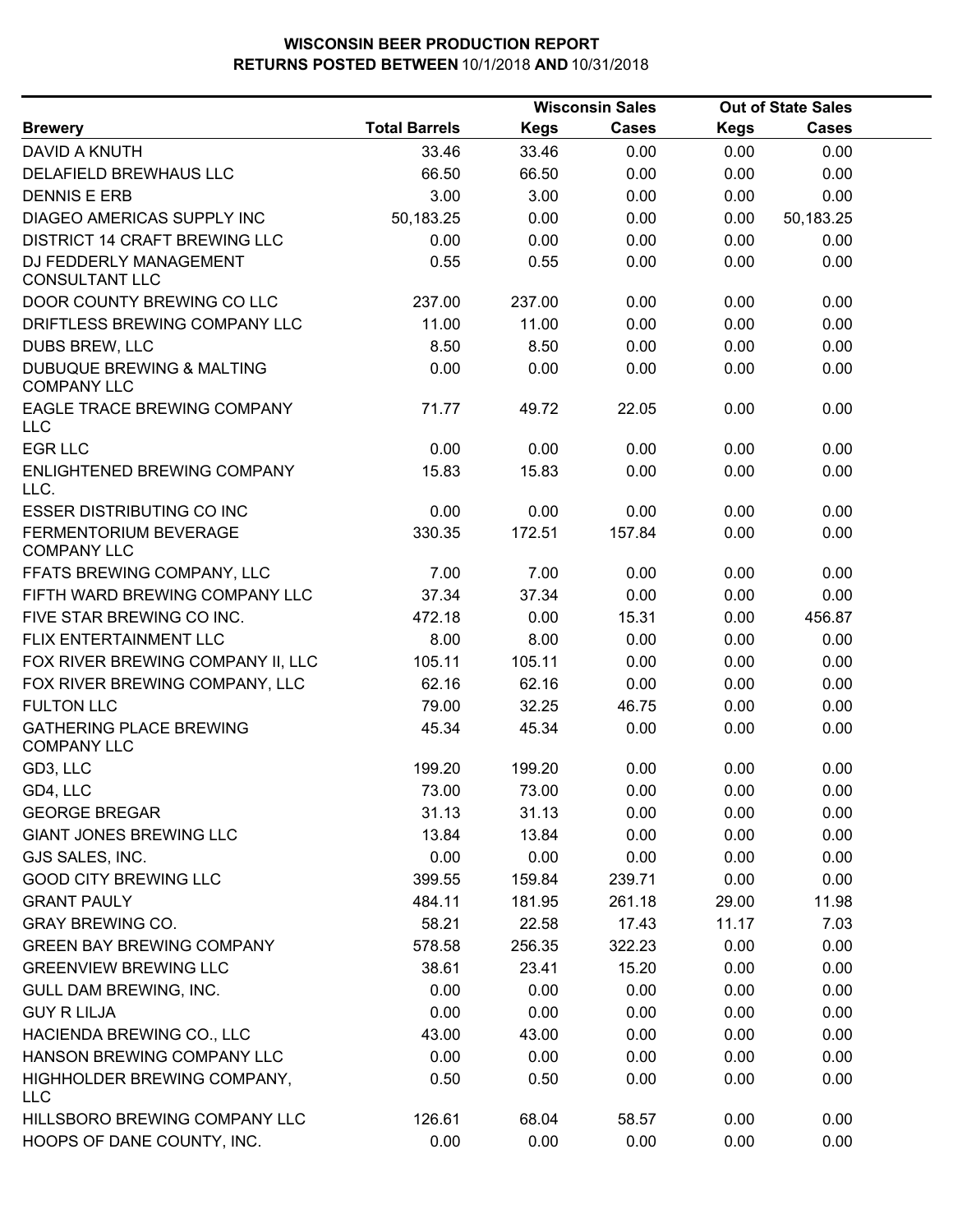|                                                    |                      | <b>Wisconsin Sales</b> |              |             | <b>Out of State Sales</b> |  |  |
|----------------------------------------------------|----------------------|------------------------|--------------|-------------|---------------------------|--|--|
| <b>Brewery</b>                                     | <b>Total Barrels</b> | <b>Kegs</b>            | <b>Cases</b> | <b>Kegs</b> | <b>Cases</b>              |  |  |
| HOOPS OF DANE COUNTY, INC.                         | 0.00                 | 0.00                   | 0.00         | 0.00        | 0.00                      |  |  |
| HOOPS OF DANE COUNTY, INC.                         | 0.00                 | 0.00                   | 0.00         | 0.00        | 0.00                      |  |  |
| HOP & BARREL BREWING COMPANY,<br><b>LLC</b>        | 58.71                | 39.50                  | 19.21        | 0.00        | 0.00                      |  |  |
| HOP HAUS BREWING COMPANY LLC                       | 16.00                | 16.00                  | 0.00         | 0.00        | 0.00                      |  |  |
| HOP HAUS BREWING COMPANY LLC                       | 0.00                 | 0.00                   | 0.00         | 0.00        | 0.00                      |  |  |
| HORNELL BREWING CO INC                             | 6,392.61             | 0.00                   | $-0.02$      | 0.00        | 6,392.63                  |  |  |
| <b>INVENTORS BREWPUB LLC</b>                       | 9.20                 | 9.20                   | 0.00         | 0.00        | 0.00                      |  |  |
| <b>ISAAC SHOWAKI</b>                               | 1,269.93             | 286.24                 | 983.69       | 0.00        | 0.00                      |  |  |
| <b>JEAN M LANE</b>                                 | 29.29                | 29.29                  | 0.00         | 0.00        | 0.00                      |  |  |
| <b>JEREMY BEACH</b>                                | 0.00                 | 0.00                   | 0.00         | 0.00        | 0.00                      |  |  |
| <b>JOHN JAGEMANN</b>                               | 0.00                 | 0.00                   | 0.00         | 0.00        | 0.00                      |  |  |
| <b>JONATHAN CHRISTIANSEN</b>                       | 0.00                 | 0.00                   | 0.00         | 0.00        | 0.00                      |  |  |
| KARBEN4 BREWING LLC                                | 1,035.27             | 396.50                 | 638.77       | 0.00        | 0.00                      |  |  |
| KATCHEVER & CO LLC                                 | 237.57               | 114.86                 | 122.71       | 0.00        | 0.00                      |  |  |
| KELLERMEISTER BEVERAGES, LLC                       | 34.22                | 34.22                  | 0.00         | 0.00        | 0.00                      |  |  |
| KRIER FOODS, INC.                                  | 20.45                | 0.00                   | 0.00         | 20.45       | 0.00                      |  |  |
| <b>KUL BREWING LLC</b>                             | 878.37               | 88.50                  | 789.87       | 0.00        | 0.00                      |  |  |
| LA CROSSE DISTILLING COMPANY,<br><b>LLC</b>        | 0.00                 | 0.00                   | 0.00         | 0.00        | 0.00                      |  |  |
| <b>LACROSSE BREWING LLC</b>                        | 1,278.97             | 117.50                 | 361.01       | 0.00        | 800.46                    |  |  |
| LAKEFRONT BREWERY, INC.                            | 3,218.65             | 1,115.16               | 1,463.14     | 93.66       | 546.69                    |  |  |
| LAKEFRONT BREWERY, INC.                            | 0.00                 | 0.00                   | 0.00         | 0.00        | 0.00                      |  |  |
| LAKEWALK BREWERY AND CAFE<br><b>COMPANY</b>        | 33.00                | 33.00                  | 0.00         | 0.00        | 0.00                      |  |  |
| LAZY MONK BREWING LLC                              | 57.15                | 38.36                  | 18.79        | 0.00        | 0.00                      |  |  |
| LEGENDS BREWHOUSE & EATERY OF<br>ASHWAUBENON, INC. | 0.00                 | 0.00                   | 0.00         | 0.00        | 0.00                      |  |  |
| <b>LEVI FUNK</b>                                   | 23.71                | 12.90                  | 10.81        | 0.00        | 0.00                      |  |  |
| LHM BREW PUB, LLC                                  | 17.90                | 17.90                  | 0.00         | 0.00        | 0.00                      |  |  |
| LOST ISLAND WINE LLC                               | 5.68                 | 5.68                   | 0.00         | 0.00        | 0.00                      |  |  |
| LUCKYS 1313 BREW PUB INVESTOR<br><b>LLC</b>        | 0.00                 | 0.00                   | 0.00         | 0.00        | 0.00                      |  |  |
| LUCKYS 1313 BREW PUB INVESTOR<br><b>LLC</b>        | 0.00                 | 0.00                   | 0.00         | 0.00        | 0.00                      |  |  |
| LUCKYS 1313 BREW PUB INVESTOR<br><b>LLC</b>        | 0.00                 | 0.00                   | 0.00         | 0.00        | 0.00                      |  |  |
| <b>MAG ENTERTAINMENT LLC</b>                       | 0.00                 | 0.00                   | 0.00         | 0.00        | 0.00                      |  |  |
| <b>MARK ANTHONY BREWING INC</b>                    | 43,280.95            | 0.00                   | $-20,293.26$ | 0.00        | 63,574.21                 |  |  |
| <b>MARK L BALLERING</b>                            | 0.00                 | 0.00                   | 0.00         | 0.00        | 0.00                      |  |  |
| <b>MATTHEW J GEARY</b>                             | 38.58                | 13.76                  | 24.82        | 0.00        | 0.00                      |  |  |
| MATTHEW R SCHMIDT                                  | 87.00                | 87.00                  | 0.00         | 0.00        | 0.00                      |  |  |
| <b>MCZ'S BREWING, LLC</b>                          | 1.90                 | 1.90                   | 0.00         | 0.00        | 0.00                      |  |  |
| MELMS BREWING COMPANY INC                          | 16.75                | 16.75                  | 0.00         | 0.00        | 0.00                      |  |  |
| MICHAEL W ZUPKE                                    | 11.00                | 11.00                  | 0.00         | 0.00        | 0.00                      |  |  |
| MILLERCOORS LLC                                    | 296.20               | 0.00                   | 0.08         | 0.00        | 296.12                    |  |  |
| MILLERCOORS LLC                                    | 10,376.47            | 462.17                 | 4,526.82     | 708.16      | 4,679.32                  |  |  |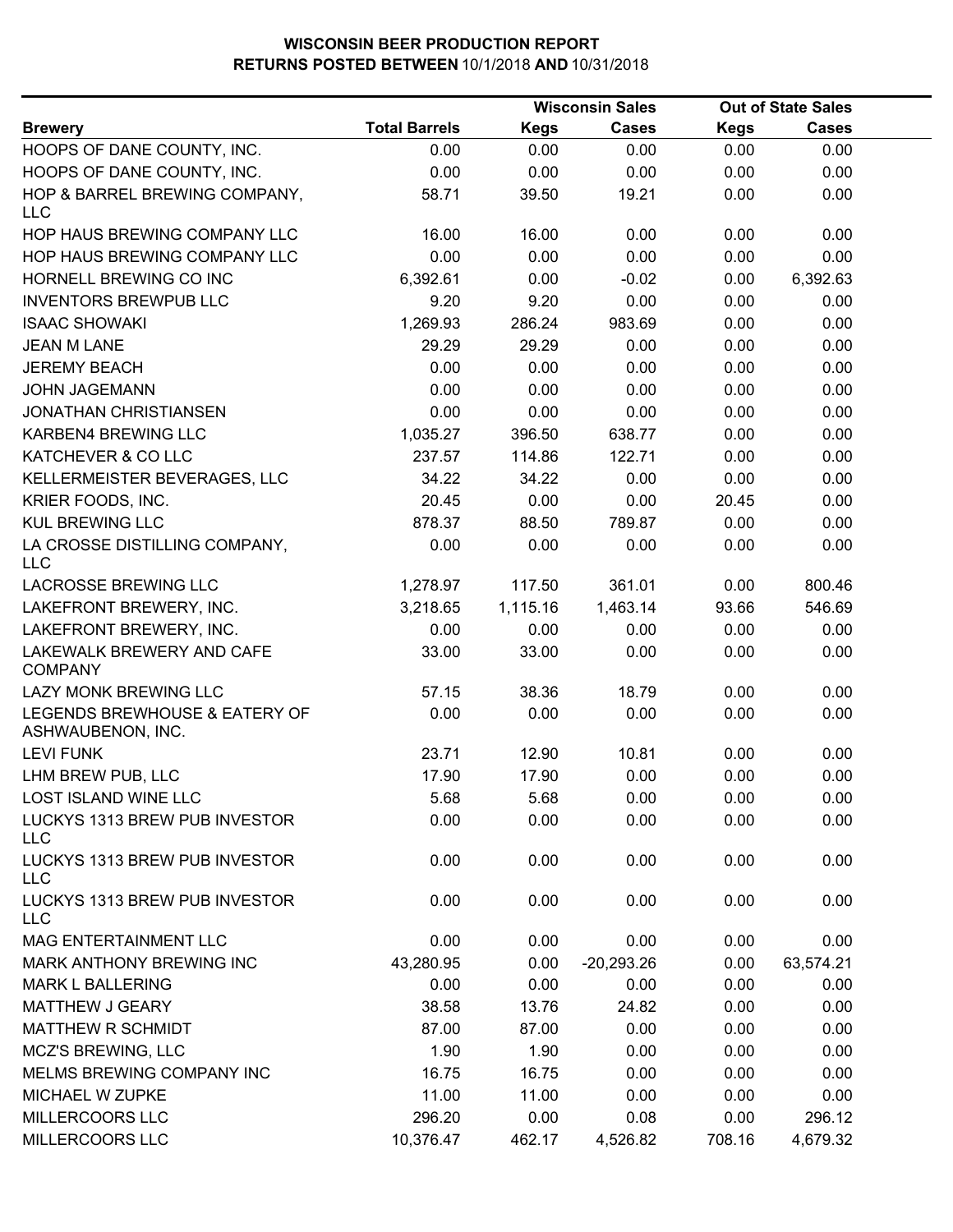|                                                 |                      |             | <b>Wisconsin Sales</b> |             | <b>Out of State Sales</b> |  |
|-------------------------------------------------|----------------------|-------------|------------------------|-------------|---------------------------|--|
| <b>Brewery</b>                                  | <b>Total Barrels</b> | <b>Kegs</b> | <b>Cases</b>           | <b>Kegs</b> | <b>Cases</b>              |  |
| MILLERCOORS LLC                                 | 588,456.75           | 14,294.03   | 111,987.76             | 60,698.05   | 401,476.91                |  |
| MILLERCOORS LLC                                 | 1,356.36             | 0.00        | 304.83                 | 126.00      | 925.53                    |  |
| MILLERCOORS USA LLC                             | 0.00                 | 0.00        | 0.00                   | 0.00        | 0.00                      |  |
| MILWAUKEE BREWING COMPANY                       | 901.94               | 392.85      | 480.77                 | 8.00        | 20.32                     |  |
| MILWAUKEE BREWING COMPANY                       | 48.80                | 48.80       | 0.00                   | 0.00        | 0.00                      |  |
| MINOCQUA BREWING CO INC                         | 34.00                | 34.00       | 0.00                   | 0.00        | 0.00                      |  |
| MISSION BREWERY INC                             | 0.00                 | 0.00        | 0.00                   | 0.00        | 0.00                      |  |
| MOBCRAFT BEER INC                               | 136.39               | 59.68       | 70.39                  | 0.51        | 5.81                      |  |
| <b>MODICUM BREWING LLC</b>                      | 8.58                 | 7.00        | 1.58                   | 0.00        | 0.00                      |  |
| MOOSEJAW PIZZA & BREWING CO LLC                 | 102.50               | 78.10       | 24.40                  | 0.00        | 0.00                      |  |
| MOUNTAIN CREST SRL LLC                          | 5,389.04             | 36.25       | 648.44                 | 50.00       | 4,654.35                  |  |
| NATHAN R WARNKE                                 | 26.90                | 26.90       | 0.00                   | 0.00        | 0.00                      |  |
| <b>NEW BARONS BREWING</b><br><b>COOPERATIVE</b> | 2.50                 | 2.50        | 0.00                   | 0.00        | 0.00                      |  |
| NEW GLARUS BREWING COMPANY                      | 17,685.70            | 6,549.75    | 11,135.95              | 0.00        | 0.00                      |  |
| NEW GLARUS BREWING COMPANY                      | 612.47               | 57.50       | 554.97                 | 0.00        | 0.00                      |  |
| NEXT DOOR BREWING LLC                           | 85.11                | 24.00       | 61.11                  | 0.00        | 0.00                      |  |
| NEXT DOOR BREWING LLC                           | 8.75                 | 7.00        | 1.75                   | 0.00        | 0.00                      |  |
| NICHOLAS CALAWAY                                | 60.14                | 60.14       | 0.00                   | 0.00        | 0.00                      |  |
| NOBLE ROOTS BREWING COMPANY,<br><b>LLC</b>      | 9.21                 | 9.21        | 0.00                   | 0.00        | 0.00                      |  |
| NORTHWOODS BREWING CORP LLC                     | 170.00               | 170.00      | 0.00                   | 0.00        | 0.00                      |  |
| OFF-KILTER BREWING INC                          | 49.87                | 0.00        | 0.00                   | 28.75       | 21.12                     |  |
| OLD ABE BREWING LLC                             | 0.00                 | 0.00        | 0.00                   | 0.00        | 0.00                      |  |
| <b>OLIPHANT BREWING LLC</b>                     | 67.19                | 49.09       | 0.00                   | 18.10       | 0.00                      |  |
| O'SO BREWING COMPANY                            | 297.29               | 130.67      | 159.05                 | 0.00        | 7.57                      |  |
| PABST BREWING COMPANY LLC                       | 0.00                 | 0.00        | 0.00                   | 0.00        | 0.00                      |  |
| PABST BREWING COMPANY LLC                       | 0.00                 | 0.00        | 0.00                   | 0.00        | 0.00                      |  |
| PABST BREWING COMPANY LLC                       | 0.00                 | 0.00        | 0.00                   | 0.00        | 0.00                      |  |
| PANDORA BREWING INC                             | 0.00                 | 0.00        | 0.00                   | 0.00        | 0.00                      |  |
| PARCHED EAGLE BREWPUB LLC                       | 7.13                 | 7.13        | 0.00                   | 0.00        | 0.00                      |  |
| PATRICK MC INTOSH                               | 37.23                | 26.17       | 11.06                  | 0.00        | 0.00                      |  |
| PETER H GENTRY                                  | 0.00                 | 0.00        | 0.00                   | 0.00        | 0.00                      |  |
| PETER H GENTRY                                  | 306.64               | 181.00      | 125.64                 | 0.00        | 0.00                      |  |
| PETER H GENTRY                                  | 27.00                | 27.00       | 0.00                   | 0.00        | 0.00                      |  |
| PETER PETERSON                                  | 10.00                | 10.00       | 0.00                   | 0.00        | 0.00                      |  |
| PETSKULL BREWING COMPANY LLC                    | 38.00                | 38.00       | 0.00                   | 0.00        | 0.00                      |  |
| PHUSION PROJECTS LLC                            | 38,448.57            | 0.00        | 954.85                 | 0.00        | 37,493.72                 |  |
| PIGEON RIVER BREWING LLC                        | 183.00               | 43.00       | 140.00                 | 0.00        | 0.00                      |  |
| PITCHFORK BREWING LLC                           | 41.43                | 41.43       | 0.00                   | 0.00        | 0.00                      |  |
| PLYMOUTH BREWING COMPANY LLC                    | 10.49                | 10.49       | 0.00                   | 0.00        | 0.00                      |  |
| PORT HURON BREWING COMPANY,<br><b>LLC</b>       | 197.15               | 125.88      | 71.27                  | 0.00        | 0.00                      |  |
| POTOSI BREWING COMPANY                          | 3,497.90             | 1,514.00    | 1,214.80               | 224.10      | 545.00                    |  |
| POTOSI BREWING COMPANY                          | 65.00                | 65.00       | 0.00                   | 0.00        | 0.00                      |  |
| R' NOGGIN BREWING LLC                           | 0.00                 | 0.00        | 0.00                   | 0.00        | 0.00                      |  |
| RACINE BREWING COMPANY                          | 13.50                | 13.50       | 0.00                   | 0.00        | 0.00                      |  |
|                                                 |                      |             |                        |             |                           |  |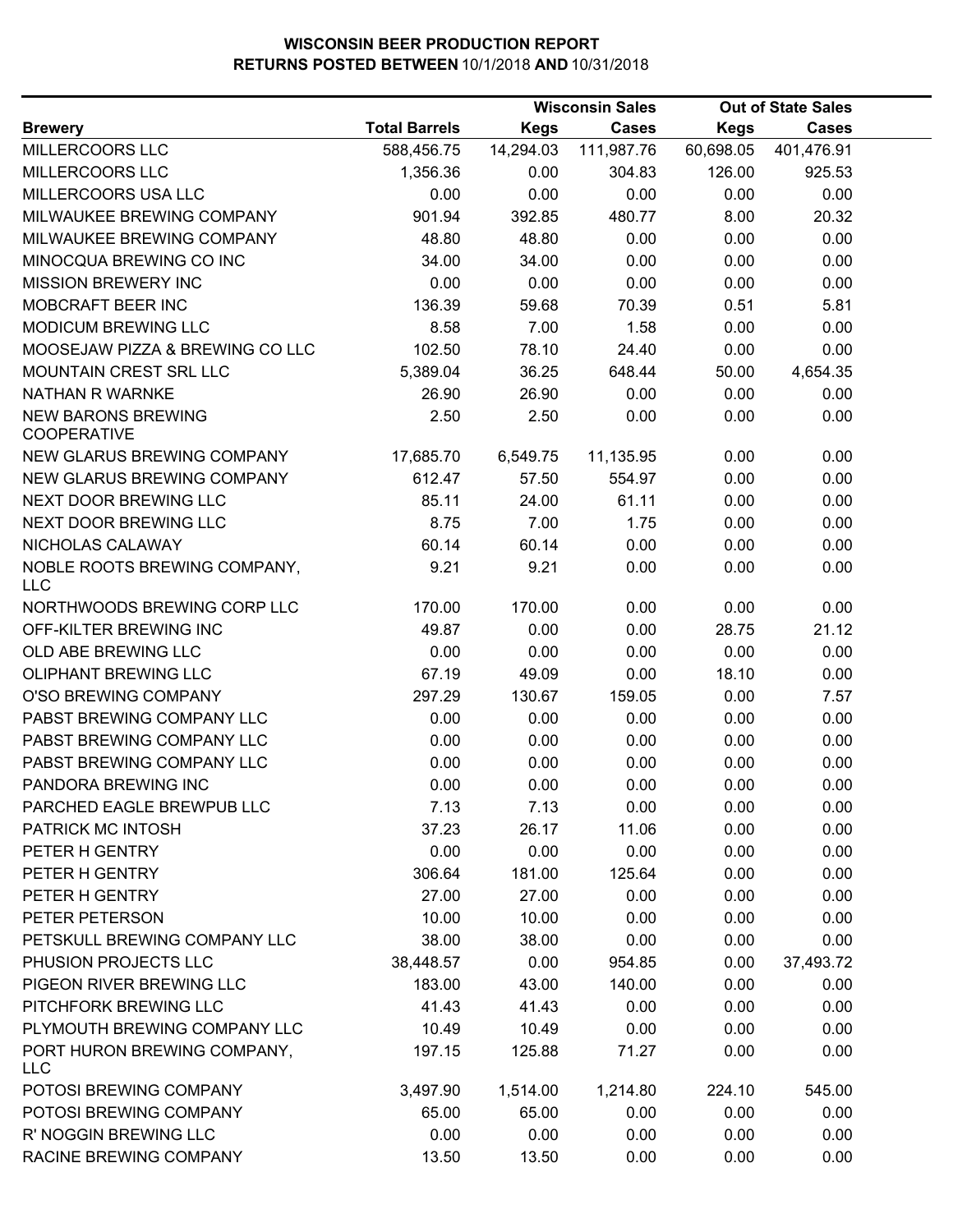|                                                 |                      | <b>Wisconsin Sales</b> |              |             | <b>Out of State Sales</b> |  |
|-------------------------------------------------|----------------------|------------------------|--------------|-------------|---------------------------|--|
| <b>Brewery</b>                                  | <b>Total Barrels</b> | <b>Kegs</b>            | <b>Cases</b> | <b>Kegs</b> | <b>Cases</b>              |  |
| RAISED GRAIN BREWING COMPANY<br>LLC             | 172.01               | 90.17                  | 81.84        | 0.00        | 0.00                      |  |
| <b>RAISED GRAIN BREWING COMPANY</b><br>LLC      | 0.00                 | 0.00                   | 0.00         | 0.00        | 0.00                      |  |
| <b>RANDOLPH OSKEY</b>                           | 13.29                | 13.29                  | 0.00         | 0.00        | 0.00                      |  |
| REBELLION BREWING HOLDING<br><b>COMPANY INC</b> | 0.50                 | 0.50                   | 0.00         | 0.00        | 0.00                      |  |
| RED EYE BREWING COMPANY LLC                     | 43.75                | 43.75                  | 0.00         | 0.00        | 0.00                      |  |
| REGAL BRAU BREWING COMPANY LLC                  | 257.75               | 0.00                   | 40.21        | 0.00        | 217.54                    |  |
| REVOLVER BREWING LLC                            | 0.00                 | 0.00                   | 0.00         | 0.00        | 0.00                      |  |
| RHINELANDER BREWING CO LLC                      | 32.93                | 11.64                  | 21.29        | 0.00        | 0.00                      |  |
| RHINELANDER BREWING CO LLC                      | 5,205.51             | 42.75                  | 238.02       | 10.00       | 4,914.74                  |  |
| <b>RICHARD JOSEPH</b>                           | 72.80                | 67.80                  | 5.00         | 0.00        | 0.00                      |  |
| <b>RICHARD R TUESCHER</b>                       | 4.00                 | 4.00                   | 0.00         | 0.00        | 0.00                      |  |
| ROBERT A LARSON                                 | 183.60               | 64.00                  | 83.31        | 12.33       | 23.96                     |  |
| ROCK COUNTY BREWING COMPANY<br>LLC              | 37.83                | 0.00                   | 37.83        | 0.00        | 0.00                      |  |
| ROCKY REEF BREWING COMPANY                      | 21.24                | 21.24                  | 0.00         | 0.00        | 0.00                      |  |
| <b>ROGER MILLER</b>                             | 36.13                | 36.13                  | 0.00         | 0.00        | 0.00                      |  |
| <b>ROSS M NELSON</b>                            | 1.83                 | 1.83                   | 0.00         | 0.00        | 0.00                      |  |
| ROWLAND'S CALUMET BREWING CO.,<br>INC.          | 12.00                | 12.00                  | 0.00         | 0.00        | 0.00                      |  |
| ROWLAND'S CALUMET BREWING CO.,<br>INC.          | 0.00                 | 0.00                   | 0.00         | 0.00        | 0.00                      |  |
| RUSH RIVER BREWING LLC                          | 218.36               | 62.54                  | 47.69        | 66.33       | 41.80                     |  |
| <b>RUSTIC VENTURES LLC</b>                      | 0.00                 | 0.00                   | 0.00         | 0.00        | 0.00                      |  |
| <b>RUSTIC VENTURES LLC</b>                      | 17.80                | 17.80                  | 0.00         | 0.00        | 0.00                      |  |
| SAND CREEK BREWING CO LLC                       | 0.00                 | 0.00                   | 0.00         | 0.00        | 0.00                      |  |
| SAWMILL BREWING CO INC                          | 43.65                | 43.65                  | 0.00         | 0.00        | 0.00                      |  |
| SAWMILL LOGGER ENTERPRISES LLC                  | 2.00                 | 2.00                   | 0.00         | 0.00        | 0.00                      |  |
| SHB HOLDINGS LLC                                | 2.50                 | 2.50                   | 0.00         | 0.00        | 0.00                      |  |
| SLEEMAN BREWING COMPANY USA<br>INC              | 5,446.34             | 8.34                   | 33.04        | $-8.34$     | 5,413.30                  |  |
| <b>SLOCUM LLC</b>                               | 55.10                | 55.10                  | 0.00         | 0.00        | 0.00                      |  |
| SOME NERVE BREWING COMPANY<br><b>LLC</b>        | 14.73                | 14.73                  | 0.00         | 0.00        | 0.00                      |  |
| SOUTH SHORE BREWERY, INC.                       | 30.99                | 30.99                  | 0.00         | 0.00        | 0.00                      |  |
| SOUTH SHORE BREWERY, INC.                       | 95.80                | 32.20                  | 52.10        | 7.00        | 4.50                      |  |
| SPB LLC                                         | 5,077.86             | 426.34                 | 2,198.75     | 363.50      | 2,089.27                  |  |
| SPRECHER BREWING COMPANY, INC.                  | 439.06               | 223.91                 | 205.86       | 4.00        | 5.29                      |  |
| STARBOARD BREWING COMPANY LLC                   | 13.00                | 13.00                  | 0.00         | 0.00        | 0.00                      |  |
| STEELHEAD ALEWORKS LLC                          | 72.00                | 72.00                  | 0.00         | 0.00        | 0.00                      |  |
| STEELHEAD ALEWORKS LLC                          | $-45.00$             | $-45.00$               | 0.00         | 0.00        | 0.00                      |  |
| <b>STEPHEN B ZINK</b>                           | 4.00                 | 4.00                   | 0.00         | 0.00        | 0.00                      |  |
| STILLMANK BREWING COMPANY                       | 91.67                | 62.42                  | 29.25        | 0.00        | 0.00                      |  |
| STONE ARCH BREWPUB INC.                         | 137.15               | 137.15                 | 0.00         | 0.00        | 0.00                      |  |
| SWINGING BRIDGE BREWING<br><b>COMPANY</b>       | 14.00                | 12.50                  | 1.50         | 0.00        | 0.00                      |  |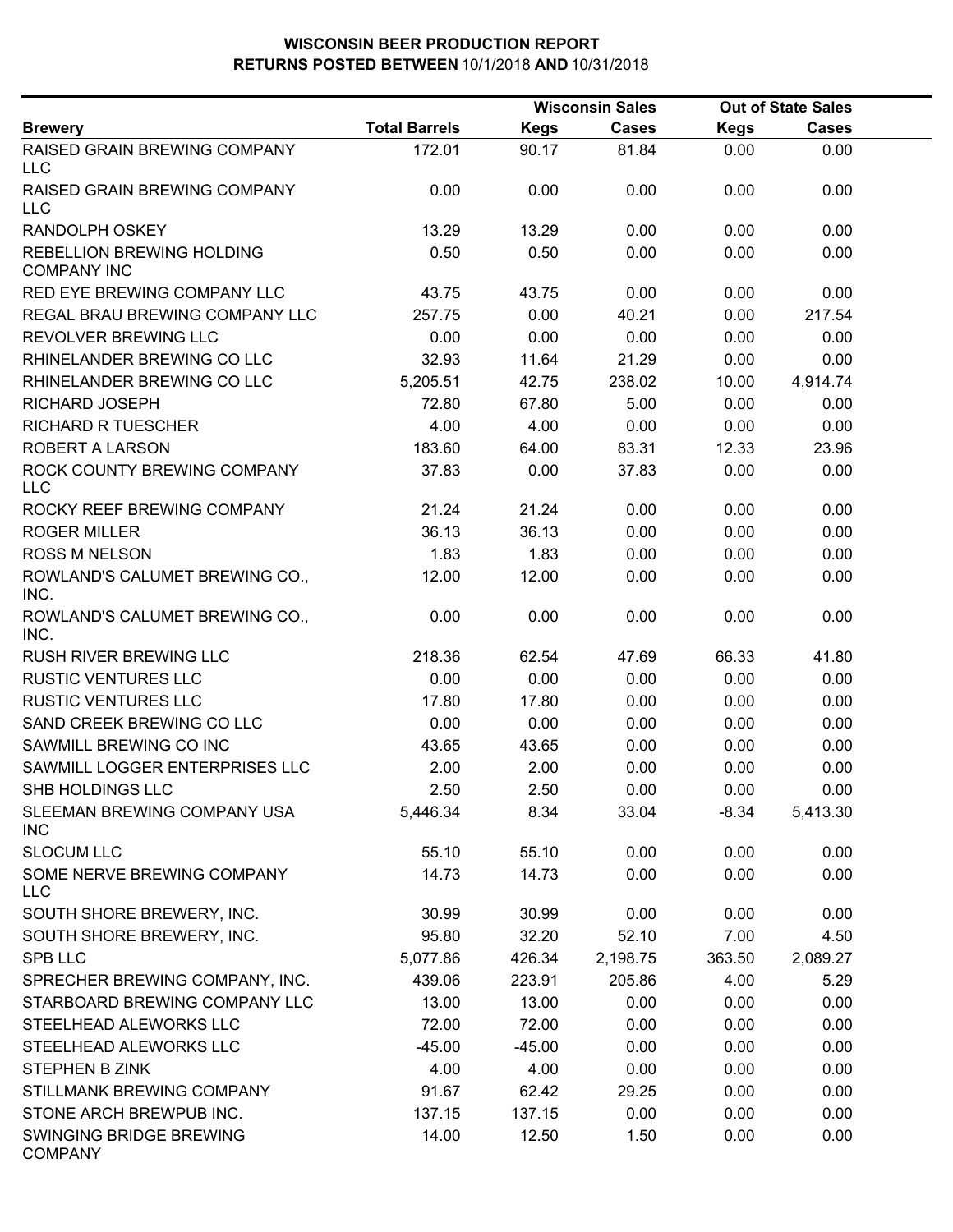|                                                        | <b>Wisconsin Sales</b> |             |              | <b>Out of State Sales</b> |          |  |
|--------------------------------------------------------|------------------------|-------------|--------------|---------------------------|----------|--|
| <b>Brewery</b>                                         | <b>Total Barrels</b>   | <b>Kegs</b> | <b>Cases</b> | <b>Kegs</b>               | Cases    |  |
| SWITCHGEAR BREWING COMPANY<br><b>LLC</b>               | 17.00                  | 17.00       | 0.00         | 0.00                      | 0.00     |  |
| <b>TERRAPIN BEER COMPANY LLC</b>                       | 0.00                   | 0.00        | 0.00         | 0.00                      | 0.00     |  |
| THE BRONX BREWERY, LLC                                 | 0.00                   | 0.00        | 0.00         | 0.00                      | 0.00     |  |
| THE EAU CLAIRE BREWING PROJECT<br><b>LLC</b>           | 0.00                   | 0.00        | 0.00         | 0.00                      | 0.00     |  |
| THE EXPLORIUM BREWPUB LLC                              | 80.25                  | 80.25       | 0.00         | 0.00                      | 0.00     |  |
| THE GD 2 LLC                                           | 27.61                  | 27.61       | 0.00         | 0.00                      | 0.00     |  |
| THE GREAT DANE PUB AND BREWING<br>COMPANY, INC.        | 133.84                 | 133.84      | 0.00         | 0.00                      | 0.00     |  |
| THE HOPEWELL BREWING COMPANY<br><b>LLC</b>             | 0.00                   | 0.00        | 0.00         | 0.00                      | 0.00     |  |
| THE LONE GIRL BREWING COMPANY -<br><b>WAUNAKEE LLC</b> | 49.50                  | 49.50       | 0.00         | 0.00                      | 0.00     |  |
| THE MCKENZIE RIVER CORPORATION                         | 0.00                   | 0.00        | 0.00         | 0.00                      | 0.00     |  |
| THIRD SPACE BREWING LLC                                | 499.64                 | 249.17      | 250.47       | 0.00                      | 0.00     |  |
| THUMB KNUCKLE BREWING COMPANY                          | 35.17                  | 35.17       | 0.00         | 0.00                      | 0.00     |  |
| <b>TIMOTHY M NELSON</b>                                | 227.70                 | 227.70      | 0.00         | 0.00                      | 0.00     |  |
| TITLETOWN BREWING CO LLC                               | 486.99                 | 349.20      | 137.79       | 0.00                      | 0.00     |  |
| <b>TOM PORTER</b>                                      | 245.90                 | 245.90      | 0.00         | 0.00                      | 0.00     |  |
| <b>TOPPLING GOLIATH INC</b>                            | 396.91                 | 4.07        | 0.00         | 203.53                    | 189.31   |  |
| TRAP ROCK BREWING COMPANY INC                          | 0.00                   | 0.00        | 0.00         | 0.00                      | 0.00     |  |
| TRIBUTE BREWING COMPANY LLC                            | 53.31                  | 28.05       | 25.26        | 0.00                      | 0.00     |  |
| TURTLE STACK BREWERY, LLC                              | 33.50                  | 33.50       | 0.00         | 0.00                      | 0.00     |  |
| TWIN BEAGLES BREWING COMPANY<br><b>LLC</b>             | 10.10                  | 10.10       | 0.00         | 0.00                      | 0.00     |  |
| UNITED BRANDS COMPANY INC                              | 57.04                  | 0.00        | 57.04        | 0.00                      | 0.00     |  |
| UNIVERSAL SALES INC                                    | 1,951.70               | 22.00       | 27.02        | 0.00                      | 1,902.68 |  |
| URBAN HARVEST BREWING COMPANY<br><b>LLC</b>            | 8.25                   | 8.25        | 0.00         | 0.00                      | 0.00     |  |
| V3 BREWING COMPANY INC                                 | 0.00                   | 0.00        | 0.00         | 0.00                      | 0.00     |  |
| <b>VENNTURE BREW COMPANY LLC</b>                       | 17.10                  | 15.42       | 1.68         | 0.00                      | 0.00     |  |
| <b>VIKING BREW PUB LLC</b>                             | 18.00                  | 18.00       | 0.00         | 0.00                      | 0.00     |  |
| <b>VIKING BREWING</b>                                  | 14.75                  | 7.56        | 7.19         | 0.00                      | 0.00     |  |
| VINTAGE II, INC.                                       | 166.15                 | 166.15      | 0.00         | 0.00                      | 0.00     |  |
| VINTAGE II, INC.                                       | 68.00                  | 68.00       | 0.00         | 0.00                      | 0.00     |  |
| WALNUT BREWERY, INC.                                   | 72.00                  | 72.00       | 0.00         | 0.00                      | 0.00     |  |
| WATER STREET BREWERY, INC.                             | 27.00                  | 27.00       | 0.00         | 0.00                      | 0.00     |  |
| <b>WILLIAM K BUSCH BREWING</b><br><b>COMPANY LLC</b>   | 60.17                  | 0.00        | 60.17        | 0.00                      | 0.00     |  |
| <b>WILLIAM MOLL</b>                                    | 1.00                   | 1.00        | 0.00         | 0.00                      | 0.00     |  |
| WINERY EXCHANGE, INC.                                  | 5,332.58               | 0.00        | $-0.03$      | 0.00                      | 5,332.61 |  |
| WISCONSIN BREWING COMPANY LLC                          | 1,154.00               | 310.50      | 292.55       | 320.50                    | 230.45   |  |
| WISCONSIN BREWING COMPANY LLC                          | 181.00                 | 0.00        | 177.52       | 0.00                      | 3.48     |  |
| WORKING DRAFT BEER COMPANY LLC                         | 58.83                  | 58.83       | 0.00         | 0.00                      | 0.00     |  |
| <b>WSB-GRAFTON INC</b>                                 | 62.50                  | 62.50       | 0.00         | 0.00                      | 0.00     |  |
| WSB-LAKE COUNTRY, INC.                                 | 54.00                  | 54.00       | 0.00         | 0.00                      | 0.00     |  |
| YAHARA BAY DISTILLERS, INC.                            | 0.00                   | 0.00        | 0.00         | 0.00                      | 0.00     |  |